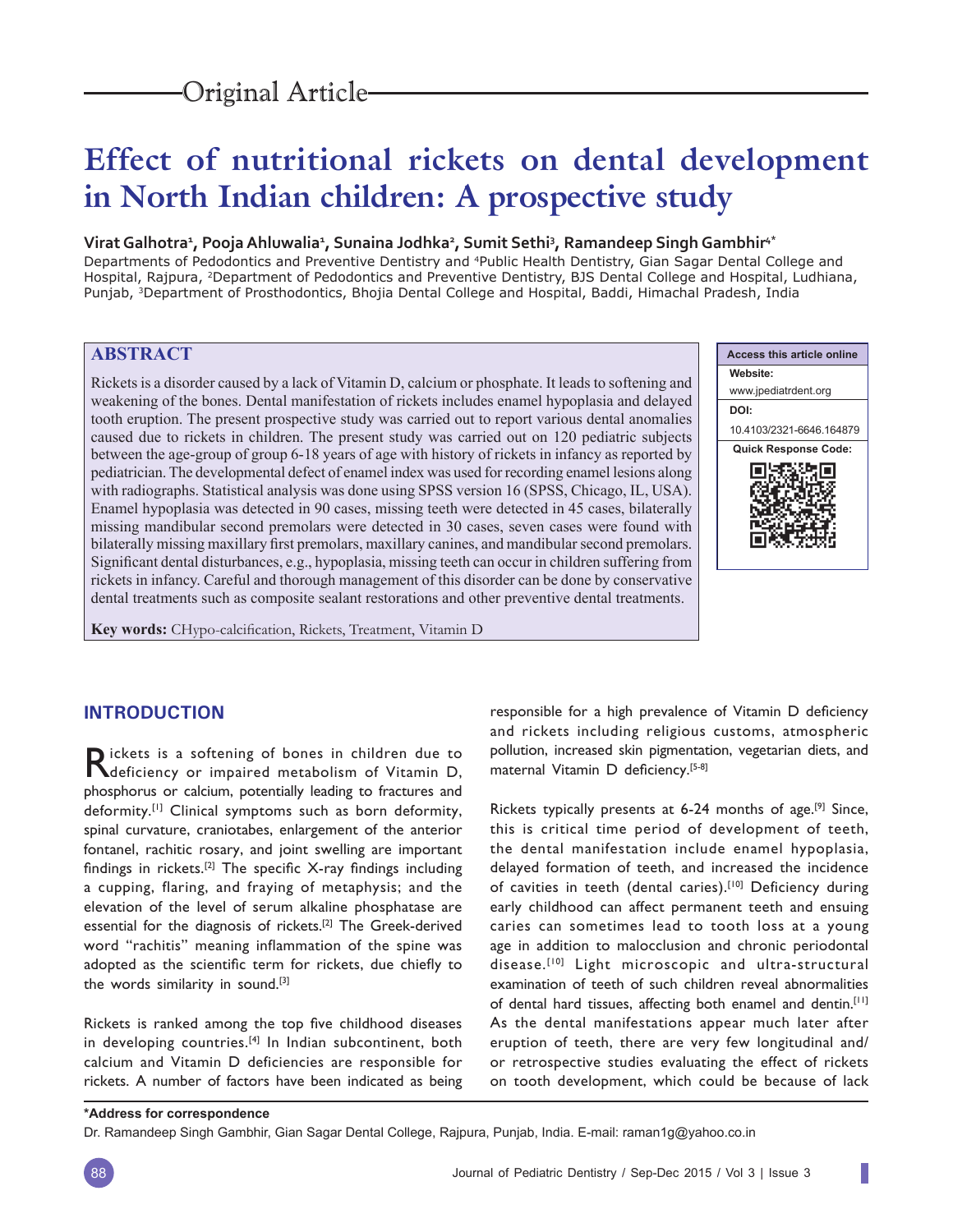of database at most institutes and prospective follow-up. Hence, this prospective study was carried out to evaluate the effect of rickets in infancy on dentition if any and enumerate the anomalies.

## **MATERIALS AND METHODS**

## **Study setting**

A hospital-based prospective study was carried out for a period of 2 (2010-2012) years in a dental hospital in Ludhiana. The hospital provides dental treatment to all population classes. Ethical clearance was obtained from the hospital authorities.

#### **Study population and sample size**

Pediatric patients of both the genders of age-group 6-18 years of age with history of rickets in infancy as reported by pediatrician were examined clinically and diagnostic procedures carried out after parental consent. The age-group of the patients were selected according to the age which was mentioned in the medical records when the patient visited the hospital. The exclusion criteria for the study were patients with history of fluorosis, any syndromes or any congenital skeletal deformities. After scanning the medical records, a total of 120 patients (72 males and 48 females) were selected and enrolled for study after taking informed consent from the parents. Data collection was done on a self-structured format exclusively made for the study [Table 1]. The developmental defect of enamel index was used for recording enamel lesions.<sup>[12]</sup> The examination of teeth with enamel hypoplasia was conducted using Federation Dentaire Internationale. Buccal and lingual surfaces of each tooth were examined and defects were recorded. To facilitate the recording of defect intensity, contract codes were used. Any anomalies of tooth size, shape, and number were noted and co-related with radiographs.

#### **Statistical analysis**

The data were first transferred to a personal computer and uploaded into Microsoft Excel (Microsoft Corporation, USA). Data were statistically analyzed using SPSS package version 16 (SPSS, Chicago, IL, USA) in terms of number and percentages only and no other statistical tests were used.

## **RESULTS**

A total of 120 patients with positive history of rickets in infancy were examined. Dental manifestations due to the effect of rickets on tooth development are depicted in Figure 1. Enamel hypoplasia was detected in 90 (75%) cases [Figure 2], missing teeth were detected in 45 (37.5%) cases [Figure 3], bilaterally missing mandibular second premolars were detected in 30 (25%) cases,

#### **Table 1: Questionnaire used in the present study**

| Department of Pedodontics and Preventive Dentistry        |                          |
|-----------------------------------------------------------|--------------------------|
| Study effect of nutritional rickets on dental development |                          |
| Serial number                                             | Hospital OPD card number |
| Date:                                                     |                          |
| Age of the patient:                                       |                          |
| Gender: Male/Female                                       |                          |
| Past medical history:                                     |                          |
| Dental history:                                           |                          |
| Age at which rickets occurred:                            |                          |
| Oral findings (DDE index)                                 |                          |
| Enamel hypoplasia:                                        |                          |
| Missing deciduous teeth:                                  |                          |
| Missing permanent teeth:                                  |                          |
| Dental caries:                                            |                          |
| Abscesses:                                                |                          |
| Supportive radiographs: IOPA                              |                          |
| X-ray/OPG/bite-wing                                       |                          |
| Radiographic findings:                                    |                          |
| Any other findings:                                       |                          |

OPD: Outpatient Department, DDE: Developmental Defects of Enamel, IOPA: Intraoral Periapical, OPG: Orthopantomogram



**Figure 1:** Various dental anomalies reported in the study subjects

seven cases were found with bilaterally missing maxillary first premolars, maxillary canines, and mandibular second premolars (6.25%) and seven cases were detected with bilaterally missing deciduous lateral incisor (6.25%). Other dental findings revealed spontaneous gingival and dental abscesses occurring without history of trauma and caries. Radiographic examinations revealed large pulp chambers, short roots, poorly defined lamina dura, and hypoplastic alveolar ridge in majority of patients.

## **DISCUSSION**

Rickets is a disease of infancy affecting calcium metabolism. It could be acquired or inherited in the form of X-linked disorder. Calcium or Vitamin D deficiency is an acquired cause while inherited form rarely occurs as X-linked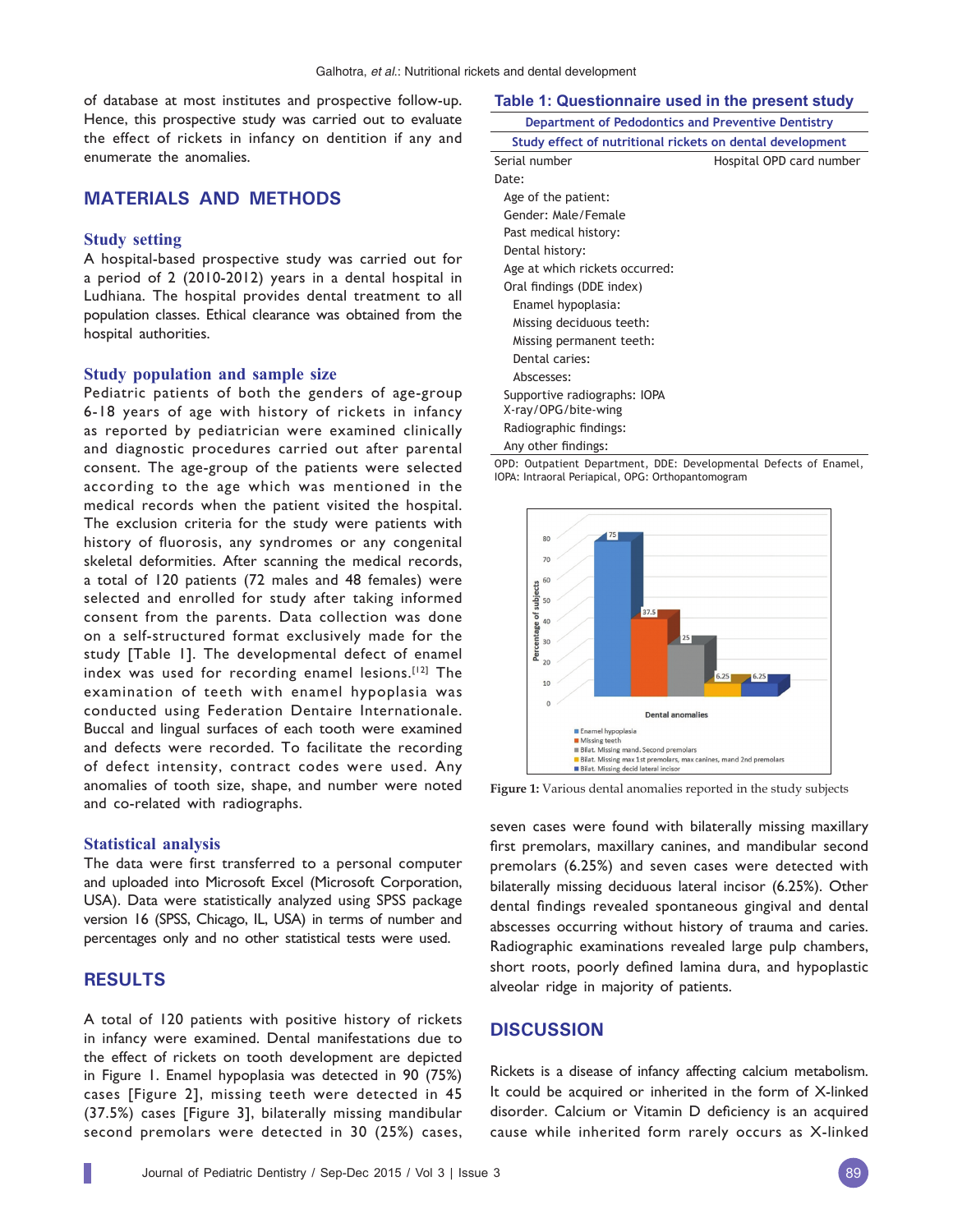

dominant trait. The most common cause of rickets in India is calcium and Vitamin D deficiency.<sup>[13]</sup>

Of the 120 patients selected for the study, enamel hypoplasia was noticed in 90 patients while missing teeth were present in 45 cases. Enamel hypoplasia has been reported in the previous studies on dental manifestations of rickets as well.<sup>[10,14]</sup> Although these defects are more common in the hereditary form of rickets, the cases with enamel hypoplasia showed a predisposition to those teeth, which were developing at the time of disease.<sup>[15]</sup> Such teeth are more prone to caries because of decreased mineralization. Hence, preventive regimen comprising of periodical examinations, topical fluoride application, application of pit and fissure sealants, and maintenance of good oral hygiene should be performed. There might be increased the incidence of structural developmental defects (lamellae) that may lead to faster ingress of bacteria leading to an early pulpal involvement. Increased an organic substance might necessitate sodium hypochlorite treatment prior to composite restorations as indicated in the protocol for molar-incisor hypo mineralization.[16]

Missing teeth were seen in 45 cases, of which mandibular second premolars were most commonly missing teeth followed by maxillary second premolars which have not been routinely observed in previous studies. Nutritional and X-linked - Vitamin D deficiency rickets presents itself at around 4-18 months of age, while calcium deficiency rickets presents after 2 years of age.<sup>[9]</sup> This is the time that corresponds to premolar initiation and calcification. Besides calcium and Vitamin D deficiency, abnormal serum alkaline phosphatase levels which are usually seen in rickets, might hinder the transition from bud to cap stage. Missing teeth require comprehensive evaluation as regards to their space maintenance for replacement or closure of space. This requires regular dental visits to chalk out treatment strategies. Besides the studies reveal high pulp horns increase occurrence of abscesses that necessitate increased professional care to keep these children free of disease.



**Figure 2:** Orthopantamograph showing hypoplastic teeth **Figure 3:** Orthopantamograph showing hypoplastic and missing teeth

## **CONCLUSION**

Rickets is a disease that looms over the healthy development of our future generations. This article explores the dental manifestations of rickets, although further research over a larger database and long follow-up is required to assess the pattern of dental manifestations. This paper shows significant dental disturbances, e.g., hypoplasia, missing teeth can occur in children with rickets in infancy. Nutritional rickets and its dental consequences visible later in life have not been elaborately studied. Pediatric dentists can be more aware of the scars of this medically crippling condition and plan treatment more judiciously and conservatively in case of missing teeth. Further research can be done to ascertain the relation between missing teeth and rickets and pattern of missing teeth.

## **REFERENCES**

- 1. Choudhury S, Jebasingh KF, Ranabir S, Singh TP. Familial vitamin D resistant rickets: End-organ resistance to 1,25-dihydroxyvitamin D. Indian J Endocrinol Metab 2013;17:S224-7.
- 2. Ohata Y, Ozono K. Updates on rickets and osteomalacia: Guidelines for diagnosis of rickets and osteomalacia. Clin Calcium 2013;23: 1421-8.
- 3. Winzenberg T, Jones G. Vitamin D and bone health in childhood and adolescence. Calcif Tissue Int 2013;92:140-50.
- 4. Lowdon J. Rickets: Concerns over the worldwide increase. J Fam Health Care 2011;21:25-9.
- 5. Uush T. Prevalence of classic signs and symptoms of rickets and vitamin D deficiency in Mongolian children and women. J Steroid Biochem Mol Biol 2013;136:207-10.
- 6. G R, Gupta A. Vitamin D deficiency in India: Prevalence, causalities and interventions. Nutrients 2014;6:729-75.
- 7. Agarwal KS, Mughal MZ, Upadhyay P, Berry JL, Mawer EB, Puliyel JM. The impact of atmospheric pollution on vitamin D status of infants and toddlers in Delhi, India. Arch Dis Child 2002;87:111-3.
- 8. Tiwari L, Puliyel JM. Vitamin D level in slum children of Delhi. Indian Pediatr 2004;41:1076-7.
- 9. Prentice A. Nutritional rickets around the world. J Steroid Biochem Mol Biol 2013;136:201-6.
- 10. Davit-Béal T, Gabay J, Antoniolli P, Masle-Farquhar J, Wolikow M. Dental complications of rickets in early childhood: Case report on 2 young girls. Pediatrics 2014;133:e1077-81.
- 11. Zambrano M, Nikitakis NG, Sanchez-Quevedo MC, Sauk JJ, Sedano H, Rivera H. Oral and dental manifestations of vitamin D-dependent rickets